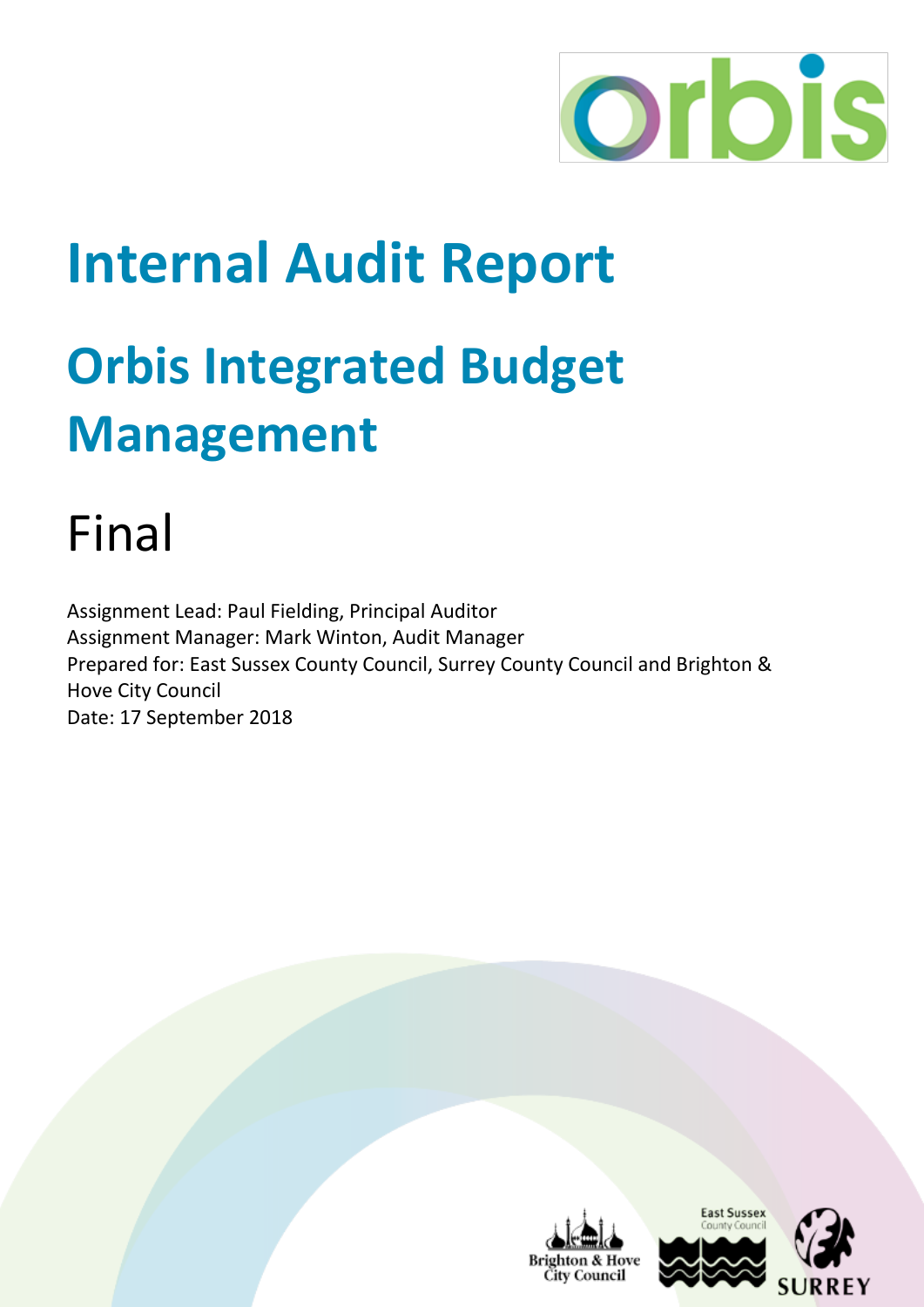#### **Report Distribution List**

Kevin Foster, Chief Operating Officer (ESCC) Dave Kuenssberg, Executive Director of Finance & Resources (B&HCC) Michael Coughlin, Executive Director of Customers, Digital & Transformation (SCC) Ian Gutsell, Chief Finance Officer (ESCC) Kevin Kilburn, Deputy Chief Finance Officer (SCC) Nigel Manvell, Deputy Chief Finance Officer (B&HCC) Graham Liddell, Head of Finance (Technology & Process) Susan Smyth, Head of Strategic Finance (Business Development & Investment) Adrian Stockbridge, Head of Strategy, Performance & Change - Orbis Louise Lawson, Finance Manager

This audit report is written for the officers named in the distribution list. If you would like to share it with anyone else, please consult the Chief Internal Auditor.

### East Sussex County Council - Internal Audit Key Contact Information

**Chief Internal Auditor: Russell Banks, ☎ 01273 481447, ⊠[russell.banks@eastsussex.gov.uk](mailto:russell.banks@eastsussex.gov.uk) Audit Manager:** Mark Winton, ☎ 01273 481953, ⊠ [mark.winton@eastsussex.gov.uk](mailto:mark.winton@eastsussex.gov.uk) **Anti-Fraud Hotline: ■ 01273 481995, ⊠ [confidentialreporting@eastsussex.gov.uk](mailto:confidentialreporting@eastsussex.gov.uk)**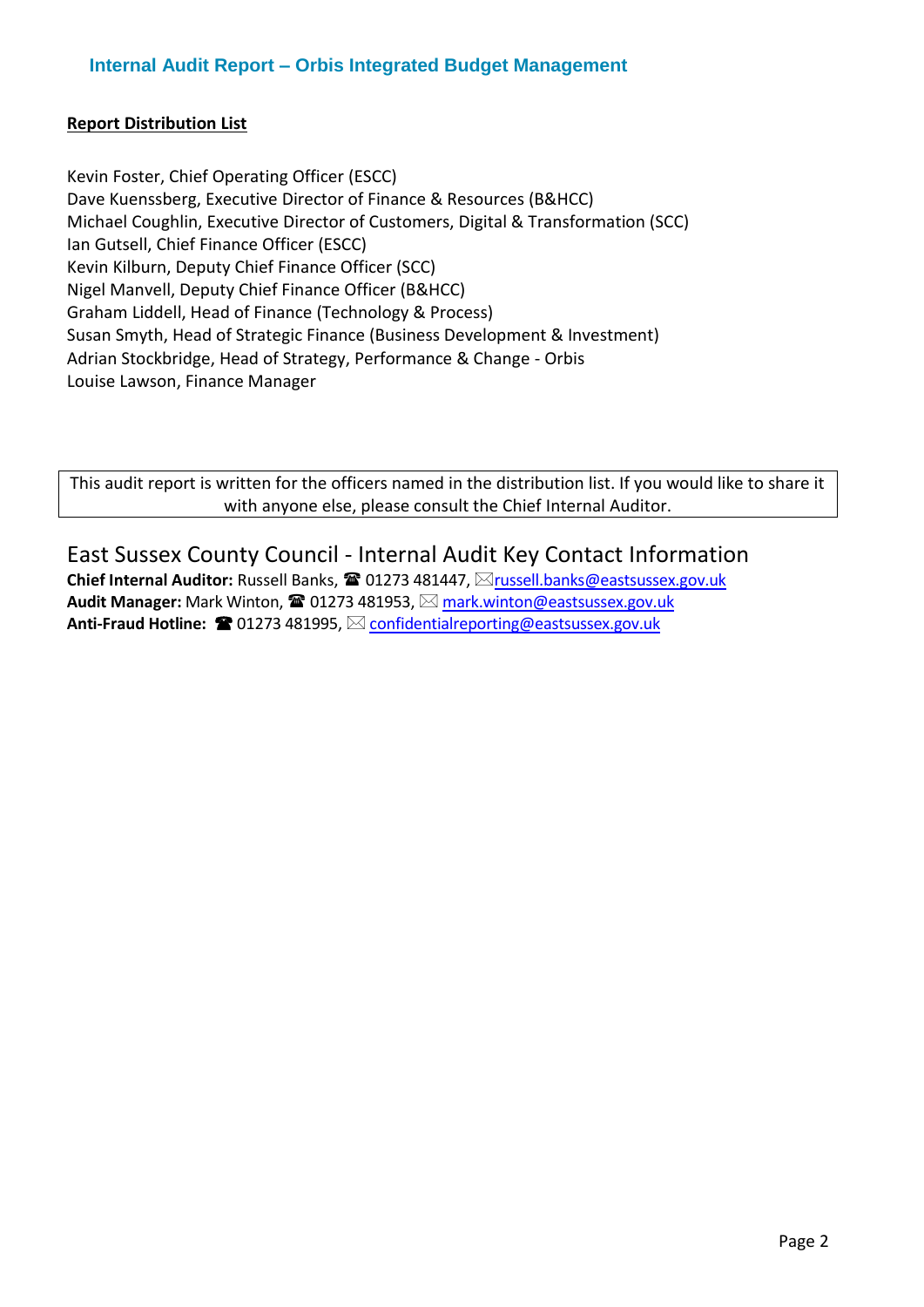#### **1. Introduction**

- 1.1. The review of the Orbis Integrated Budget Management process has assessed the budget management arrangements since the introduction of Brighton and Hove City Council to the Orbis Partnership. Its aim was to provide assurance on the overall effectiveness of the system's controls and identify areas of concern or weakness where improvements can be made.
- 1.2. The Orbis Partnership is responsible for delivering services from a joint operating budget, which is shared by East Sussex County Council (ESCC), Surrey County Council (SCC) and Brighton & Hove City Council (B&HCC) in accordance with the Inter Authority Agreement (IAA).
- 1.3. The IAA details the responsibilities of the Orbis Joint Committee in respect of the joint operating budget and specifies the services included in the partnership. The joint operating budget must be managed effectively to ensure it is delivered in line with all Councils' expectations and to ensure that its benefits are fully realised.
- 1.4. The gross Orbis joint operating budget for 2018/19 is £76.4m. Income is budgeted at £13.8m, leaving a net budget of £62.6m. Each Council contributes to the net budget on a ratio of 55% SCC, 24% ESCC and 21% BHCC as defined within the IAA.
- 1.5. In addition to our audit testing, we met with seven budget holders who have budget monitoring responsibilities across two or three of the sovereign authorities.
- 1.6. It is important to acknowledge that significant effort has been put into providing an integrated budget and a unified approach to budget monitoring across the Orbis partnership. With the integration of Brighton & Hove City Council budgets coming into effect in April 2018, the combined budgets and use of the new monitoring tool are still in their infancy, and will continue to develop and improve; therefore, we did not expect to see a complete system fully in place. The findings, and by association, the actions agreed within this audit report are designed to add value to further support the development and embedding of the Orbis budget monitoring process.
- 1.7. This review is part of the agreed Internal Audit Plan for 2018/19.
- 1.8. This report has been issued on an exception basis whereby only weaknesses in the control environment have been highlighted within the main body of the report.

#### **2. Scope**

- 2.1. The purpose of the audit was to provide assurance that controls are in place to meet the following objectives:
	- CO1: Governance structures, including roles and responsibilities, are clearly defined, understood and effective.
	- CO2: Adequate and timely management information is available that facilitates effective decision making.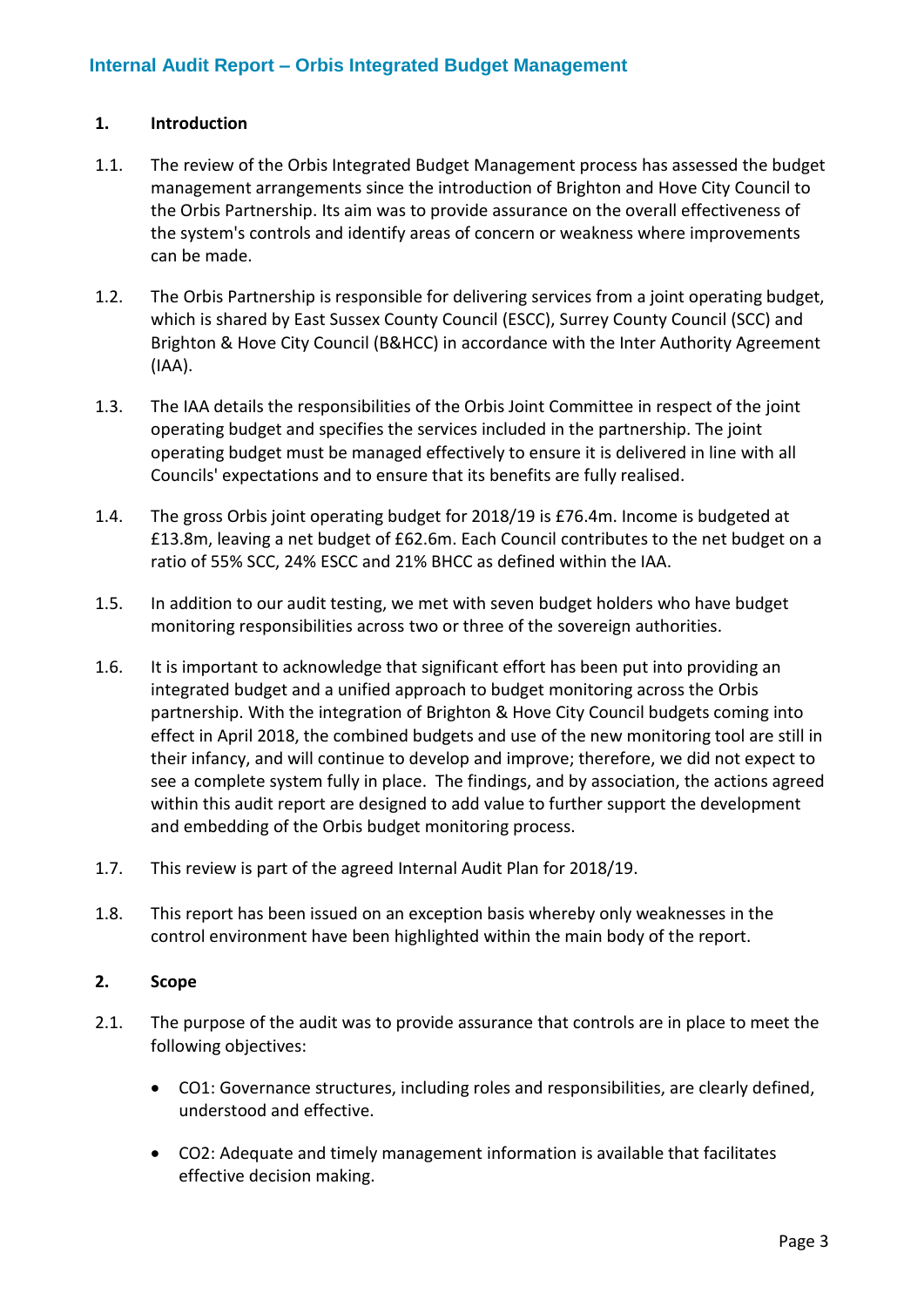- CO3: Budget management reports contain materially accurate and timely information to facilitate effective budget management.
- CO4: The operating costs of Orbis are identified and apportioned across the three Orbis partners on a consistent basis and are clearly understood. Mechanisms are in place to ensure that all income and expenditure is matched to the correct Orbis partner.
- CO5: Mechanisms are in place to ensure that changes to costs for one partner that are material can be measured and reflected fairly in the agreed contribution ratio.
- 2.2. This audit did not seek to provide assurance over the following areas, which were excluded from the scope:
	- Budget setting;
	- VAT;
	- Orbis Public Law;
	- Pricing Mechanisms.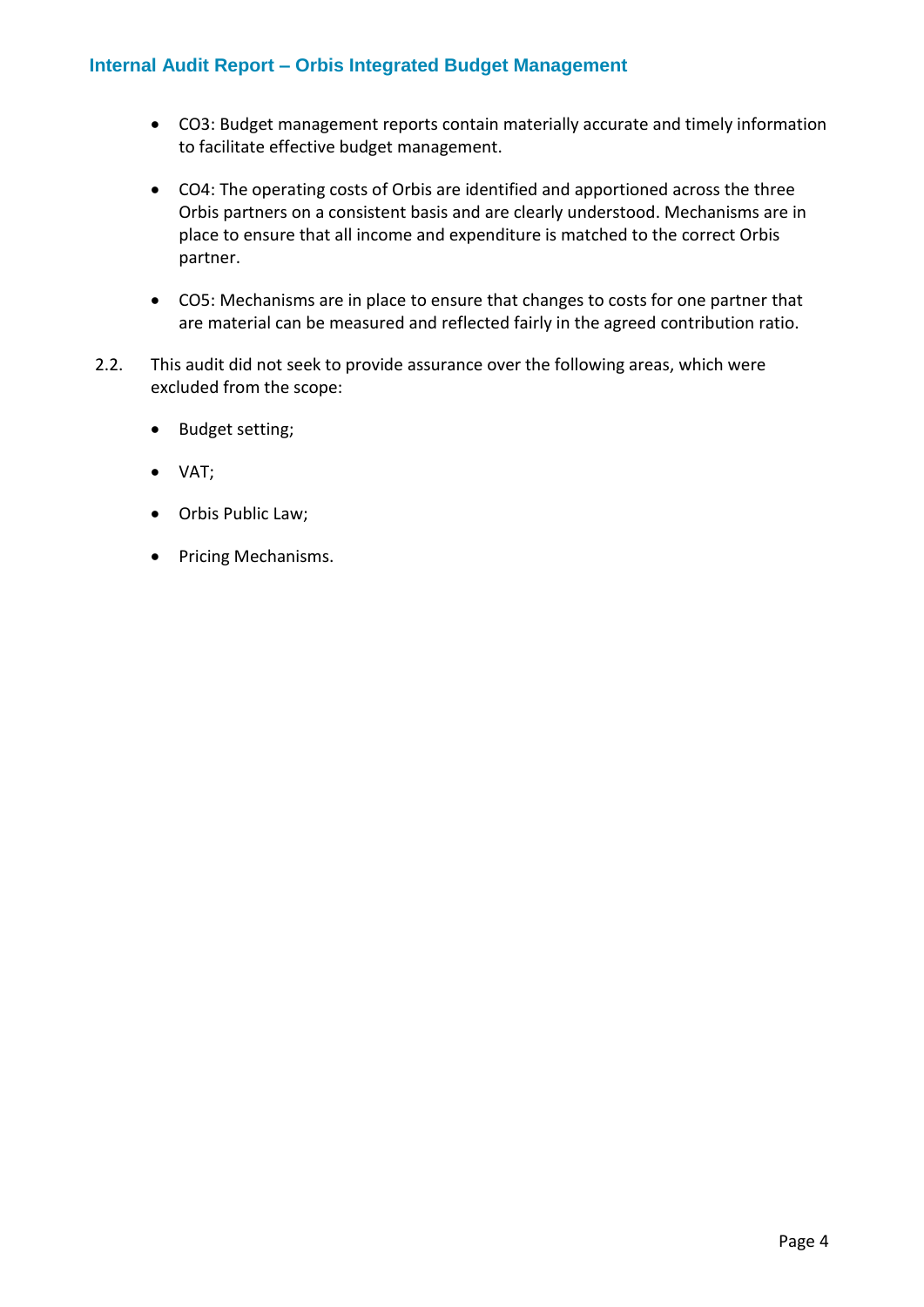#### **3. Audit opinion**

**Partial Assurance** is provided in respect of **Orbis Integrated Budget Management**. This opinion means that there are weaknesses in the system of control and/or the level of non-compliance is such as to put the achievement of the system or service objectives at risk.

*Appendix A provides a summary of the opinions and what they mean and sets out management responsibilities.*

#### **4. Basis of Opinion**

- 4.1. We have been able to provide Partial Assurance over the controls operating within the area under review.
- 4.2. We found significant progress has been made in developing a tool that will combine transactions from all three accounting systems to enable budget reports to be produced. The difficult process of combining the three separate accounting systems has been well documented, with appropriate guidance and process maps being made available.
- 4.3. Since the introduction of the new budget monitoring process and integration of Brighton & Hove City Council (BHCC) into Orbis in April 2018, the level of budgetary control is considered by budget managers we interviewed to have reduced. This is in part due to budget managers no longer having clarity over how their budgets have been formed and the budget position, which will make it difficult for budget managers to identify potential budget pressures. Furthermore, while budgets are being assigned at a strategic partnership level, budget managers are being asked to provide responses at an operational level (i.e. staffing in one authority) where budgets have not been apportioned. Budget managers have found it difficult to provide appropriate responses for forecasting in these circumstances, as while they may have sight of the actual costs incurred they are not necessarily aware of whether these are in line with the expected budget. We consider that through the ongoing work being undertaken by the Orbis Finance team to assist budget managers and the further expansion of the new monitoring tool, the level of budgetary control will improve.
- 4.4. The new monitoring tool reports do not provide information in relation to commitments for non-staffing items within the respective accounting systems. We understand this method of reporting has been considered standard practice at Surrey County Council (SCC); however this is not the case for East Sussex County Council (ESCC) and BHCC. We found budget managers do not have access to all three accounting systems and cannot therefore review commitments held at sovereign authorities. Whilst the non-staffing elements are low value in comparison to the gross budget (circa 92% of the Orbis budget is staffing related) the importance of being able to effectively monitor the non-staffing element remains crucial, for which it is clear budget managers rely heavily on commitments.
- 4.5. Where some service areas have had budgets split between Orbis and those referred to as 'managed on behalf of' (MoBo), this has resulted in budgets positions no longer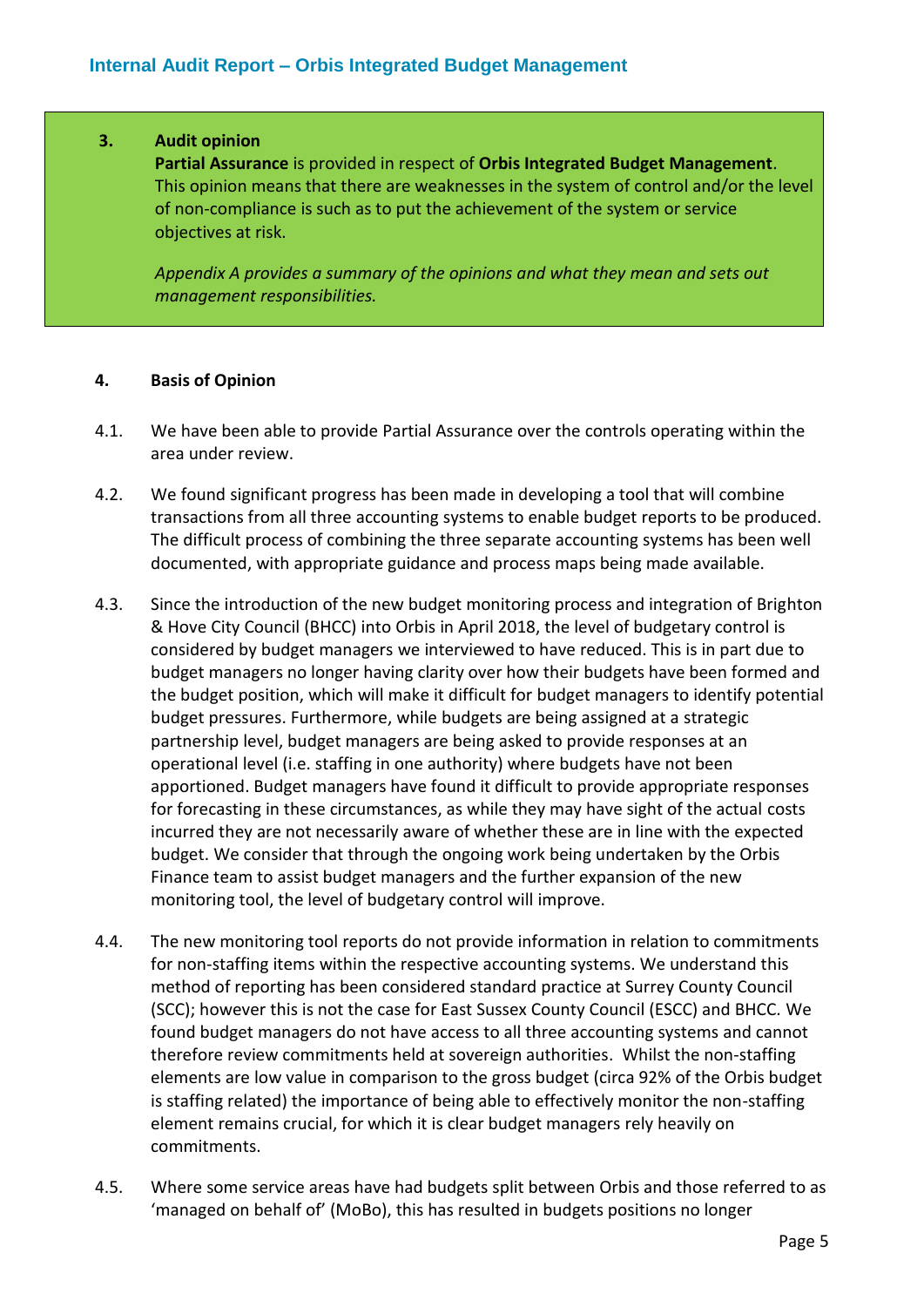appearing balanced when viewed in isolation. This is where the costs for a service are within the Orbis budget, but the corresponding recharges are MoBo. While this situation is accepted by Finance and budget managers are still required to monitor against a gross budget, there are concerns that managers have a lack of understanding about the formation of their budgets.

- 4.6. Since the 2016/17 audit of the Orbis Integrated Budget, no progress has been made in the partnership's ability to measure the outputs of Orbis services or in developing a process by which the Agreed Contribution Ratio (ACR) can be reviewed and recalculated. Given the continued budget pressures that all partners are facing, the need for the partnership to be able to react to sovereign authorities requiring additional savings from Orbis activities is of increased importance; with the need for the ability to measure the outputs of services required before the ACR can be accurately recalculated.
- 4.7. All the budget managers we met with throughout this audit, spoke highly of, and clearly relied heavily upon, the work and support provided to them by the Orbis Finance team.

| <b>Risk</b><br><b>Priority</b> | <b>Definition</b>                                                                                   | <b>No</b> | <b>Ref</b>  |
|--------------------------------|-----------------------------------------------------------------------------------------------------|-----------|-------------|
| <b>High</b>                    | Major control weakness requiring immediate<br>implementation                                        |           |             |
| <b>Medium</b>                  | Existing procedures have a negative impact on<br>internal control or the efficient use of resources | 4         | 2, 3, 5 & 6 |
| Low                            | Represents good practice but its implementation is<br>not fundamental to internal control           | C         | 4&7         |
|                                | <b>Total number of agreed actions</b>                                                               |           |             |

#### **5. Action Summary**

#### **6. Acknowledgements**

6.1. We would like to thank all staff that provided assistance during the course of this audit.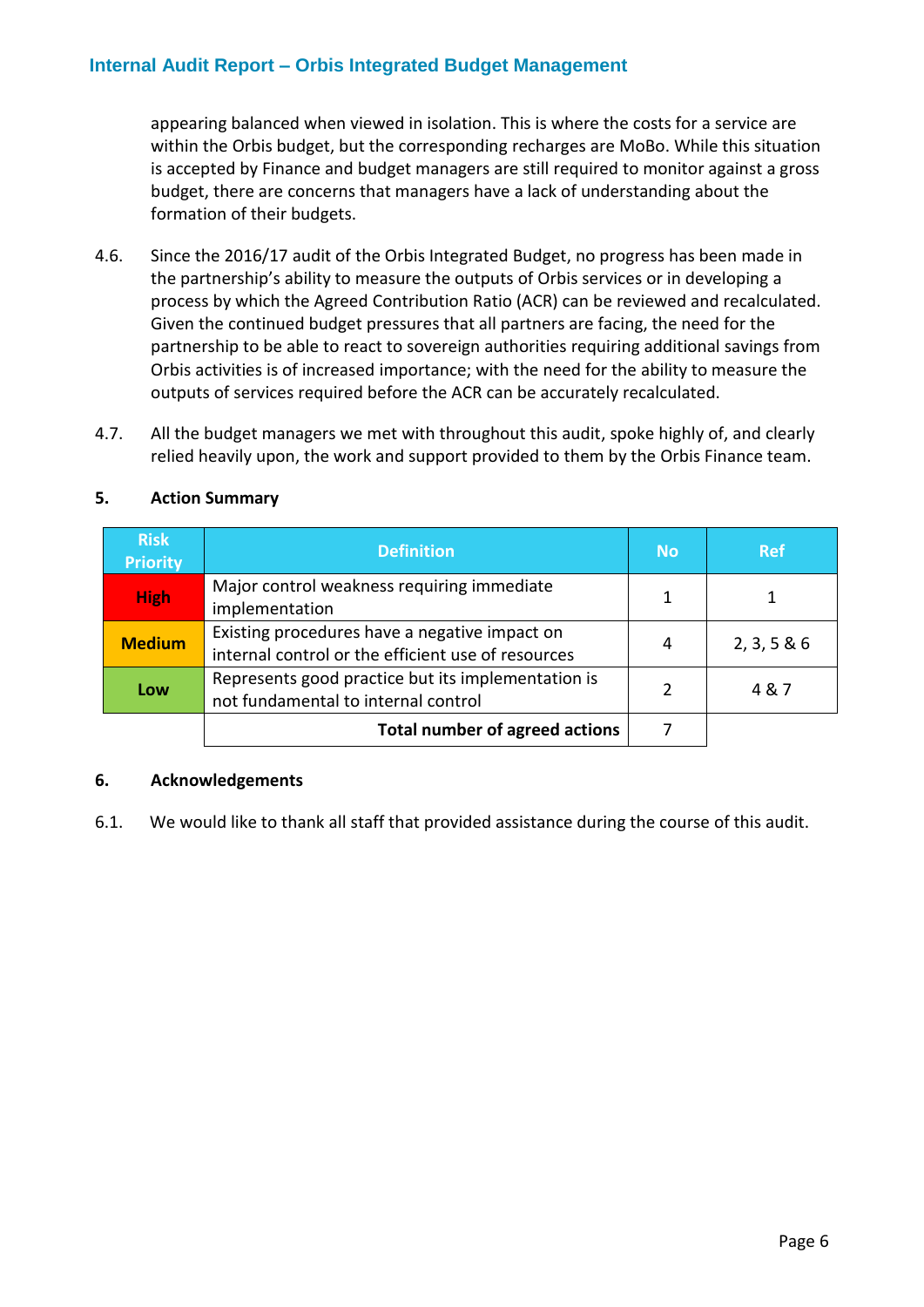| <b>Ref</b>   | <b>Finding</b>                                                                                                                                                                                                                                                                                                                                                                                                                                                                                                                                                                                                                                                                                                                                                                                                                                                                                                                                                                                                                                                                                             | <b>Potential Risk Implication</b>                                                                                                                                                                                                                                                                                                                                                                                                                                                                                                                                    | <b>Priority</b> | <b>Agreed Action</b>                                                                                                                                                                                                                                                                                                                                                                                                                                                                                                                                                                                                                                                                                                                                                        |
|--------------|------------------------------------------------------------------------------------------------------------------------------------------------------------------------------------------------------------------------------------------------------------------------------------------------------------------------------------------------------------------------------------------------------------------------------------------------------------------------------------------------------------------------------------------------------------------------------------------------------------------------------------------------------------------------------------------------------------------------------------------------------------------------------------------------------------------------------------------------------------------------------------------------------------------------------------------------------------------------------------------------------------------------------------------------------------------------------------------------------------|----------------------------------------------------------------------------------------------------------------------------------------------------------------------------------------------------------------------------------------------------------------------------------------------------------------------------------------------------------------------------------------------------------------------------------------------------------------------------------------------------------------------------------------------------------------------|-----------------|-----------------------------------------------------------------------------------------------------------------------------------------------------------------------------------------------------------------------------------------------------------------------------------------------------------------------------------------------------------------------------------------------------------------------------------------------------------------------------------------------------------------------------------------------------------------------------------------------------------------------------------------------------------------------------------------------------------------------------------------------------------------------------|
| $\mathbf{1}$ | <b>Service Budgets</b><br>In addition to our audit testing, we met<br>with seven budget holders across Orbis to<br>ascertain their understanding of their<br>budget and the budget position. These<br>discussions were held throughout June and<br>July 2018.<br>It was found that there was confusion and<br>a lack of clarity with regards to how their<br>budget was formed. Managers expressed<br>concern that while they knew what their<br>budget total was for the current financial<br>year, where they now have integrated<br>budgets for three authorities, they are<br>unaware of the detail of how these<br>budgets have been formed and this is<br>making it difficult for them to identify<br>budget pressures in the service and to<br>undertake effective budget monitoring.<br>In addition, while budgets have been<br>assigned at a strategic / partnership level,<br>in some areas budget managers are being<br>asked to provide detailed responses at an<br>operational level where budgets have not<br>been apportioned. Managers have found it<br>difficult to provide responses for | Where budget managers do<br>not have clarity with regards<br>to how their budgets are<br>formed, this has potential to<br>reduce the level of<br>budgetary control, with<br>managers unable to identify<br>pressures within the budget<br>therefore increasing the risk<br>of potential over-spends.<br>Where budgets are not<br>assigned at an operational<br>level, there is a risk that<br>managers will not be able to<br>effectively control their<br>budgets as they would have<br>no awareness of whether<br>expenditure is in line with<br>what is expected. | High            | Communicate further guidance to Orbis<br>budget managers, explaining the nature and<br>workings of the Inter-Authority Agreement<br>and the Orbis Joint Operating Budget and<br>provide continued in-person finance support<br>during the bedding in period following the<br>recent addition of BHCC fully to the<br>partnership.<br>Many services are currently in the midst of<br>restructures, once implemented this should<br>help add further clarity for budget holders<br>and their new roles and responsibilities.<br>Roll-out of the budget monitoring tool to all<br>budget holders and undertake a programme<br>of learning and feedback to further refine as<br>required.<br>Ensure that budget managers are not<br>holding on to old, now redundant processes. |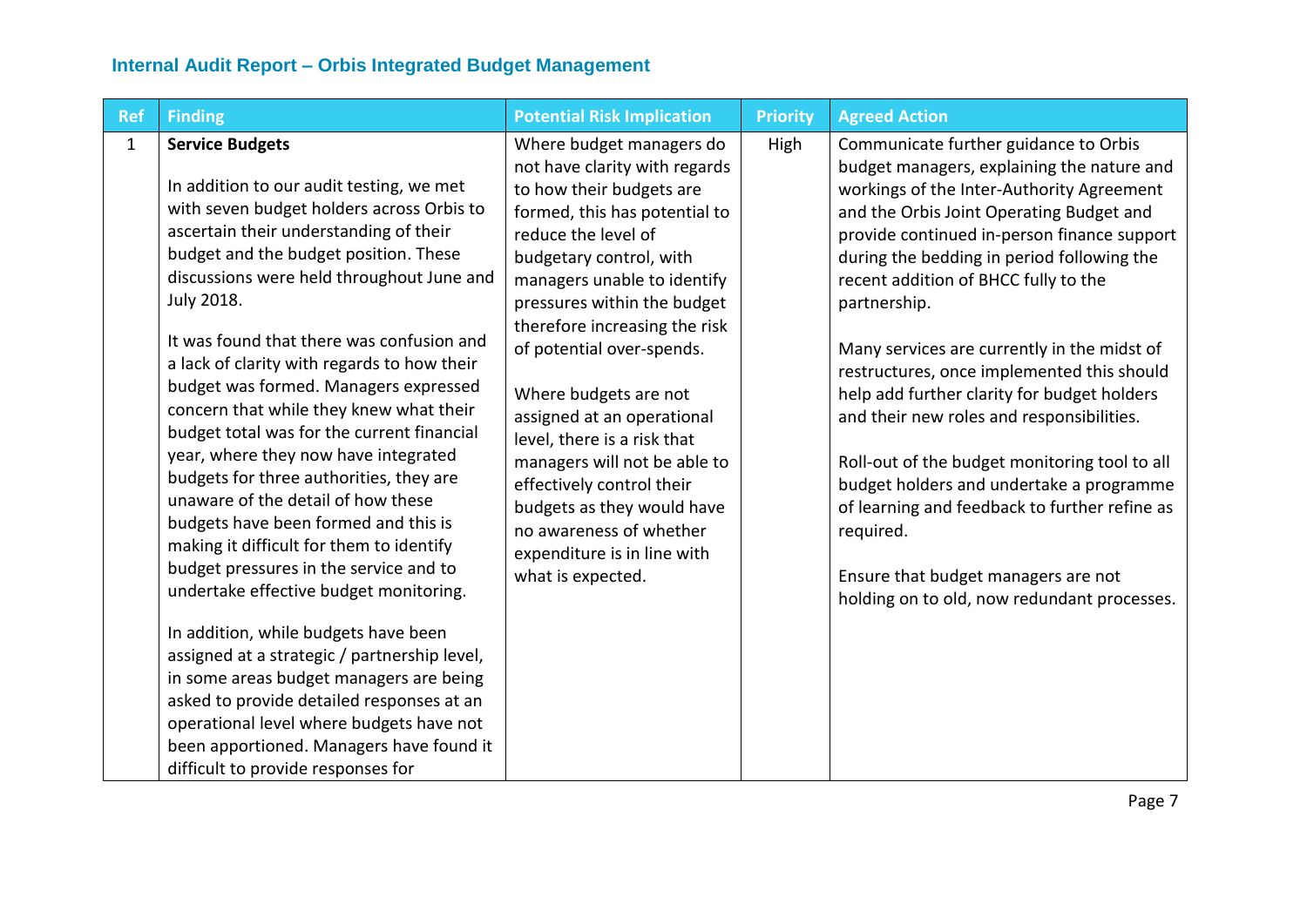| <b>Ref</b>                  | <b>Finding</b>                                                                                                                                                                                    | <b>Potential Risk Implication</b> | <b>Priority</b> | <b>Agreed Action</b>         |               |
|-----------------------------|---------------------------------------------------------------------------------------------------------------------------------------------------------------------------------------------------|-----------------------------------|-----------------|------------------------------|---------------|
|                             | forecasting in these circumstances, as<br>while they may have sight of actual<br>expenditure and income, they are not<br>necessarily aware of whether these are in<br>line with what is expected. |                                   |                 |                              |               |
| <b>Responsible Officer:</b> |                                                                                                                                                                                                   | Louise Lawson, Finance<br>Manager | Date:           | <b>Target Implementation</b> | December 2018 |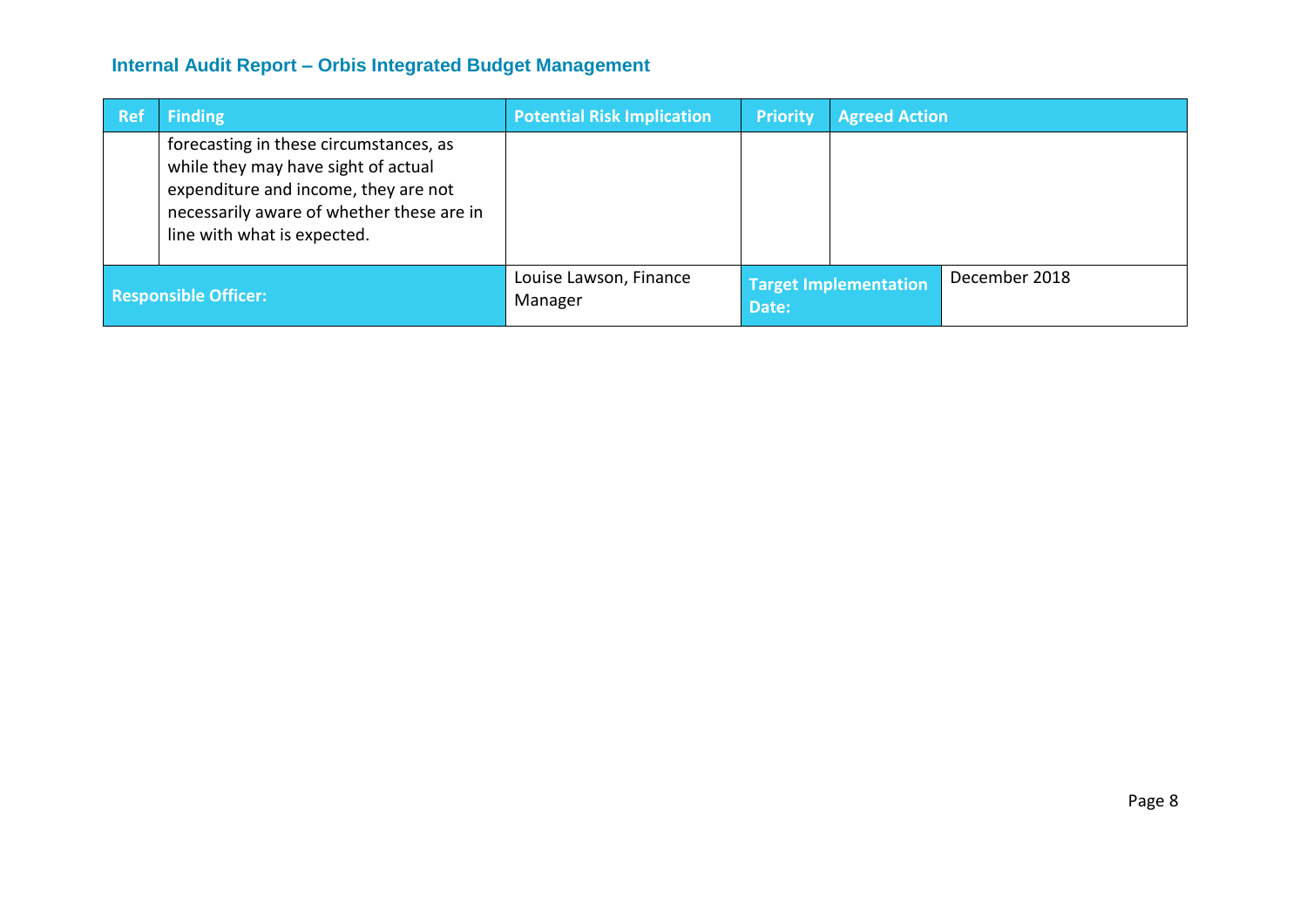| <b>Ref</b>     | <b>Finding</b>                                                                                                                                                                                                                                                                                                                                                                                                                                                                                                                                                                                                                                                                                                                                                                                                                                                                                                                                                                                                                                                              | <b>Potential Risk Implication</b>                                                                                                                                                                                                                                                                                                                                                                                                                                                                                                                                                                                                                                     | <b>Priority</b> | <b>Agreed Action</b>                                                                                                                                                                                                                                                                                                                                                                                                                                                                                                                                                                                                                                          |
|----------------|-----------------------------------------------------------------------------------------------------------------------------------------------------------------------------------------------------------------------------------------------------------------------------------------------------------------------------------------------------------------------------------------------------------------------------------------------------------------------------------------------------------------------------------------------------------------------------------------------------------------------------------------------------------------------------------------------------------------------------------------------------------------------------------------------------------------------------------------------------------------------------------------------------------------------------------------------------------------------------------------------------------------------------------------------------------------------------|-----------------------------------------------------------------------------------------------------------------------------------------------------------------------------------------------------------------------------------------------------------------------------------------------------------------------------------------------------------------------------------------------------------------------------------------------------------------------------------------------------------------------------------------------------------------------------------------------------------------------------------------------------------------------|-----------------|---------------------------------------------------------------------------------------------------------------------------------------------------------------------------------------------------------------------------------------------------------------------------------------------------------------------------------------------------------------------------------------------------------------------------------------------------------------------------------------------------------------------------------------------------------------------------------------------------------------------------------------------------------------|
| $\overline{2}$ | <b>Budget Monitoring Reports</b><br>Since the integration of Brighton & Hove<br>City Council into the Orbis budget, a new<br>spreadsheet based budget monitoring tool<br>has been designed and created by the<br>Orbis Finance team. This tool combines all<br>the transactional data from the three<br>separate accounting systems and is able to<br>produce budget monitoring reports for<br>both operational and strategic levels.<br>However, the monitoring reports provided<br>to budget managers do not provide<br>information in relation to commitments<br>within the respective accounting systems.<br>While this has been considered standard<br>practice at Surrey County Council, this is<br>not the case for East Sussex County Council<br>and Brighton & Hove City Council, where<br>commitments have historically, and<br>continue to be included in non-Orbis<br>budget monitoring, intended to better aid<br>forecasting.<br>In addition, budget managers do not have<br>access to each of the authorities'<br>accounting systems, so it is possible that | Where the responsible<br>budget managers are not<br>able to approve items of<br>expenditure, there is an<br>increased risk of over-<br>spends against budgets as<br>those approving items may<br>not have sufficient oversight<br>of the budget position.<br>Furthermore, while the level<br>of committed non-staffing<br>expenditure is low level<br>compared to the overall<br>Orbis joint budget, where<br>monitoring reports fail to<br>provide information with<br>regards to commitments,<br>this has potential to reduce<br>the reliability of budget<br>forecasts which increases<br>the risk of unforeseen under<br>or over-spends against Orbis<br>budgets. | Medium          | To continue providing commitments in<br>managers' "MoBo" management accounts<br>as now.<br>The level of recorded commitments in the<br>Orbis Operating Budget is relatively<br>immaterial to the overall budget.<br>With the use of the risk based approach to<br>monitoring, including commitments may not<br>have a material impact upon the<br>reasonableness of monitoring and forecasts.<br>The team will continue to explain and give<br>further guidance on the nature of the<br>expenditure in the Orbis Operating Budget.<br>Ensure that approval processes are refined<br>where required to ensure on-going budget<br>accountability and assurance. |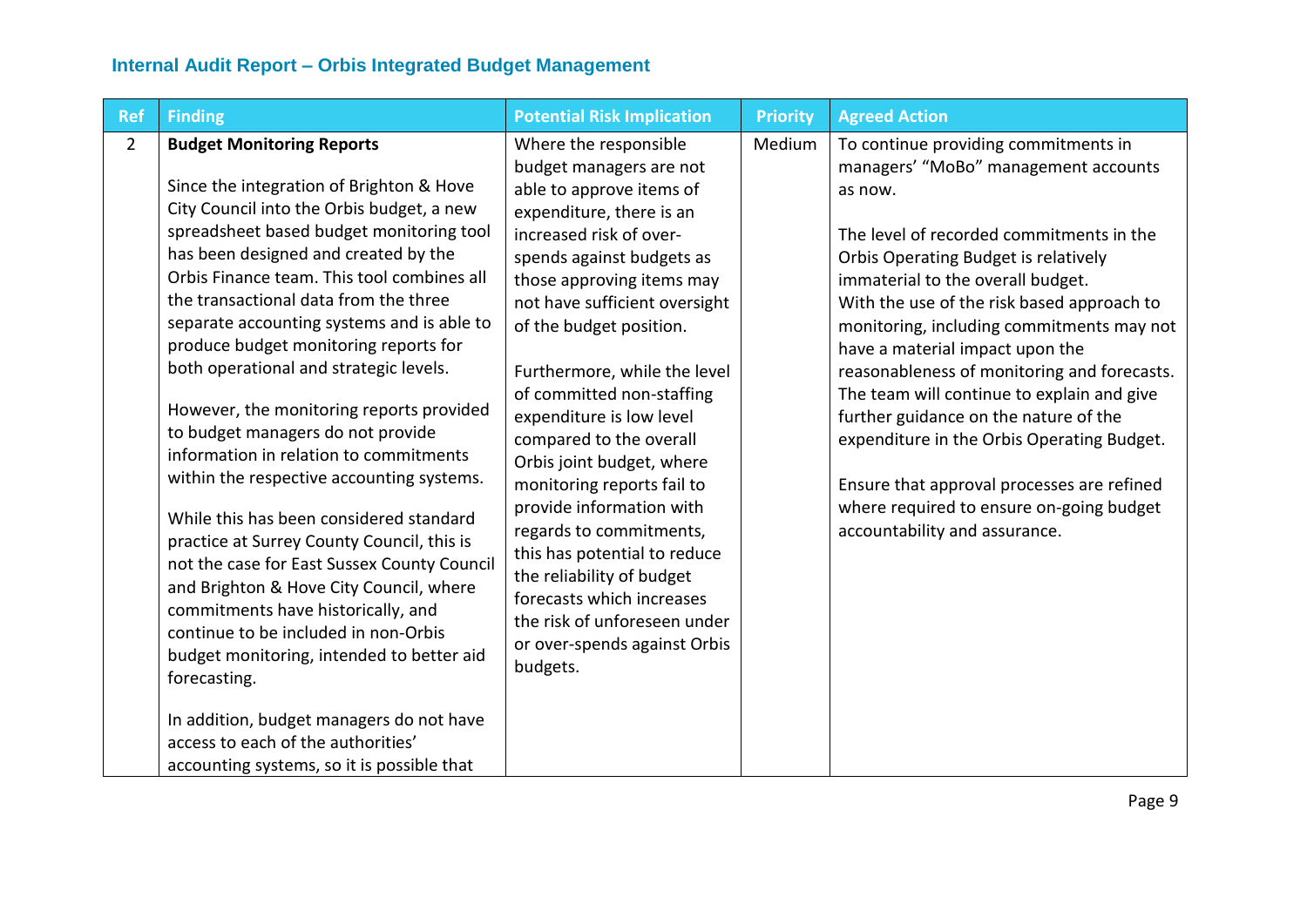| <b>Ref</b> | <b>Finding</b>                                                                                                                                                                                                                                                                                                                       | <b>Potential Risk Implication</b> | <b>Priority</b> | <b>Agreed Action</b>         |             |
|------------|--------------------------------------------------------------------------------------------------------------------------------------------------------------------------------------------------------------------------------------------------------------------------------------------------------------------------------------|-----------------------------------|-----------------|------------------------------|-------------|
|            | they would not be aware of all<br>commitments against their budget. As a<br>result, the approval of expenditure within<br>accounting systems will not necessarily be<br>sent for approval to the responsible budget<br>manager, resulting in a reduced level of<br>control both over expenditure approvals<br>and budget management. |                                   |                 |                              |             |
|            | <b>Responsible Officer:</b>                                                                                                                                                                                                                                                                                                          | Louise Lawson, Finance<br>Manager | Date:           | <b>Target Implementation</b> | Implemented |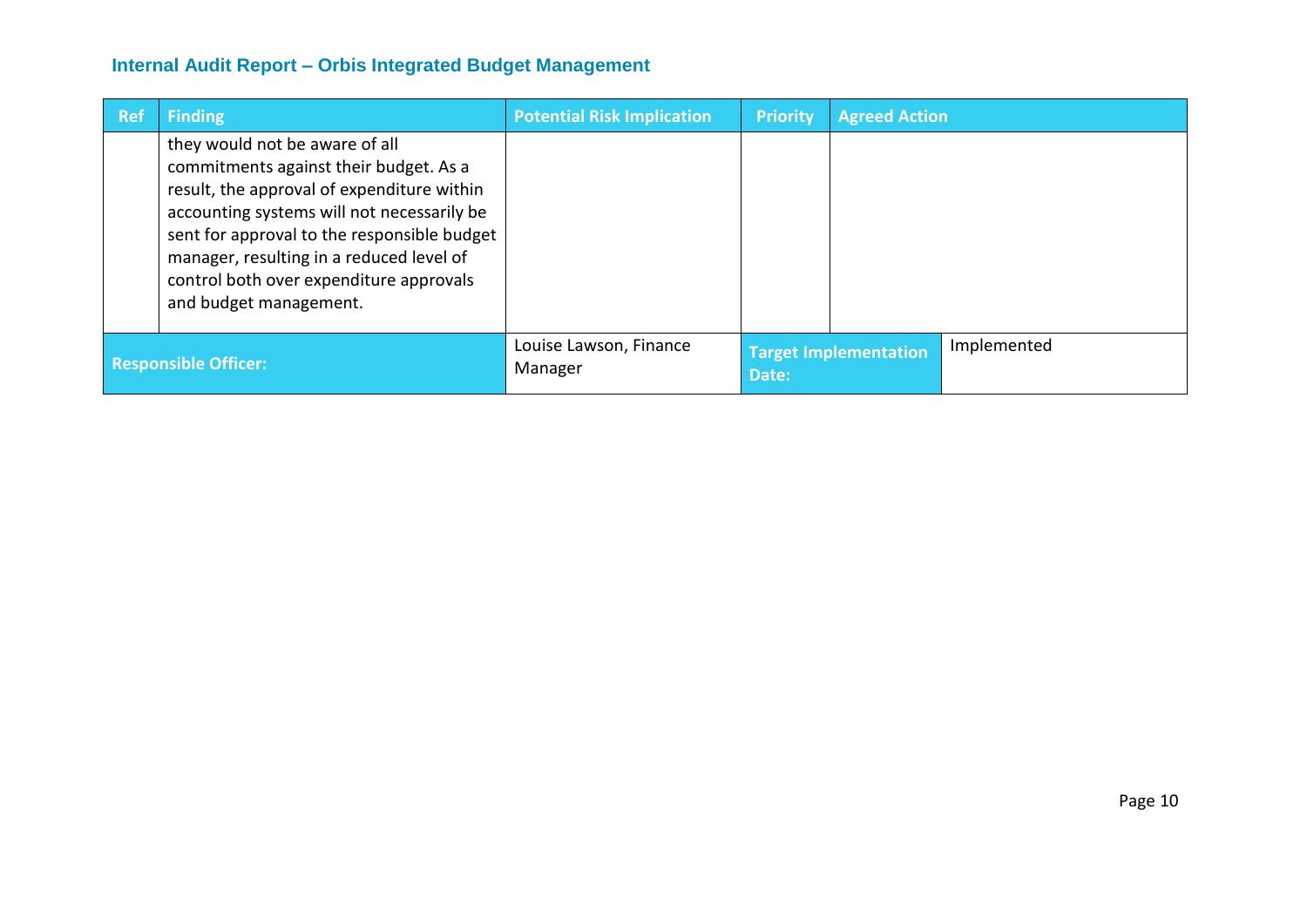| Ref                         | <b>Finding</b>                                                                                                                                                                                                                                                                                                                                                                                                                                                                                                                                                                                                                                                       | <b>Potential Risk Implication</b>                                                                                                                                                                                                                                                                                                                                                                                                                                                                                                        | <b>Priority</b> | <b>Agreed Action</b>                               |                                                                                                                                                                                                                                                                                                                                                                                                                                                                                                                                                                                                                                                                                        |
|-----------------------------|----------------------------------------------------------------------------------------------------------------------------------------------------------------------------------------------------------------------------------------------------------------------------------------------------------------------------------------------------------------------------------------------------------------------------------------------------------------------------------------------------------------------------------------------------------------------------------------------------------------------------------------------------------------------|------------------------------------------------------------------------------------------------------------------------------------------------------------------------------------------------------------------------------------------------------------------------------------------------------------------------------------------------------------------------------------------------------------------------------------------------------------------------------------------------------------------------------------------|-----------------|----------------------------------------------------|----------------------------------------------------------------------------------------------------------------------------------------------------------------------------------------------------------------------------------------------------------------------------------------------------------------------------------------------------------------------------------------------------------------------------------------------------------------------------------------------------------------------------------------------------------------------------------------------------------------------------------------------------------------------------------------|
| 3                           | <b>Changes in Budget Monitoring Process</b><br>Some budget managers expressed<br>concerns over the change in budget<br>monitoring process from that which they<br>had experienced previously at their<br>sovereign authorities.<br>Managers explained that previous budget<br>monitoring involved one spreadsheet with<br>all the information they needed in one<br>place and provided them with an<br>opportunity to add comments. The new<br>process now involves a number of different<br>spreadsheets, which managers have felt<br>are less detailed and is also making the<br>process more resource intensive for both<br>finance officers and budget managers. | With budgetary information<br>no longer being in one place<br>for budget managers, there<br>is potential that information<br>may be missed or not<br>included in decisions which<br>may increase the risk of<br>budgetary control being less<br>robust.<br>Where the budget<br>monitoring process is<br>becoming more resource<br>intensive, there is a risk that<br>the Councils could be less<br>efficient, with managers<br>being required to spend<br>more time on budget<br>monitoring and less on<br>achieving service objectives. | Medium          | refine as required.<br>resistance where it exists. | Providing services to three organisations<br>rather than just one is inevitably leading to<br>changes in budget manager's responsibilities<br>and is more complex as the transactions are<br>held on three different systems.<br>Roll-out of the budget monitoring tool as per<br>current plans to all budget holders. This tool<br>holds both budgets and actuals in one place.<br>Undertake a programme of communication<br>& learning and seek feedback to further<br>The Orbis Finance team will continue<br>working to make things easier for budget<br>managers by explaining the new ways of<br>managing Orbis budgets and addressing<br>their concerns and overcoming cultural |
| <b>Responsible Officer:</b> |                                                                                                                                                                                                                                                                                                                                                                                                                                                                                                                                                                                                                                                                      | Louise Lawson, Finance<br>Manager                                                                                                                                                                                                                                                                                                                                                                                                                                                                                                        | Date:           | <b>Target Implementation</b>                       | Implemented                                                                                                                                                                                                                                                                                                                                                                                                                                                                                                                                                                                                                                                                            |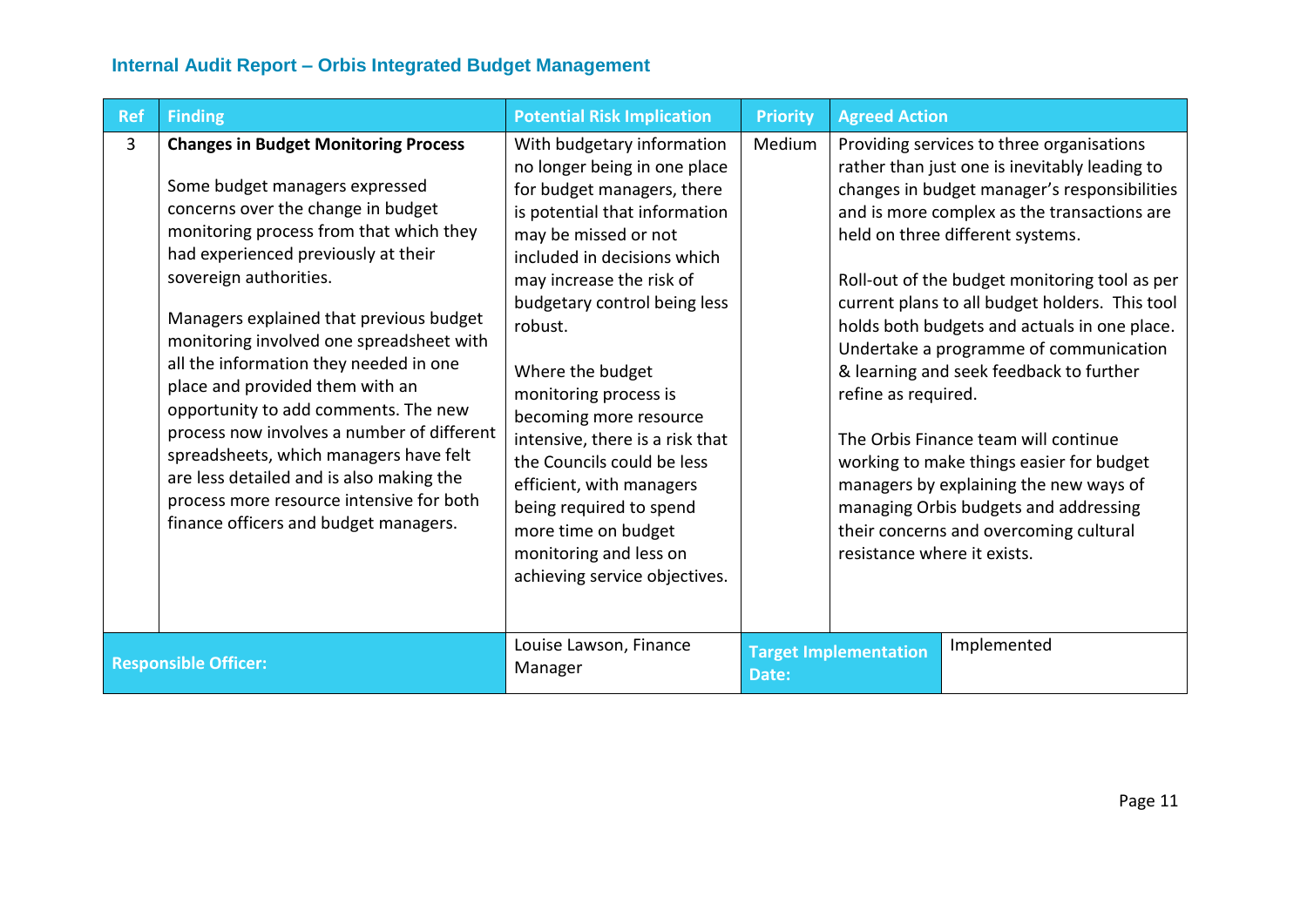| <b>Ref</b> | <b>Finding</b>                                                                                                                                                                                                                                                                                                                                                                                                                                                                                                                                                                                                                                                                                                                                                                                                                                                                                                                           | <b>Potential Risk Implication</b>                                                                                                                                                                                                                                            | <b>Priority</b> | <b>Agreed Action</b>                                                                                                                                                                                                                                                                                                                                                                                                                                                                                                                                                                  |
|------------|------------------------------------------------------------------------------------------------------------------------------------------------------------------------------------------------------------------------------------------------------------------------------------------------------------------------------------------------------------------------------------------------------------------------------------------------------------------------------------------------------------------------------------------------------------------------------------------------------------------------------------------------------------------------------------------------------------------------------------------------------------------------------------------------------------------------------------------------------------------------------------------------------------------------------------------|------------------------------------------------------------------------------------------------------------------------------------------------------------------------------------------------------------------------------------------------------------------------------|-----------------|---------------------------------------------------------------------------------------------------------------------------------------------------------------------------------------------------------------------------------------------------------------------------------------------------------------------------------------------------------------------------------------------------------------------------------------------------------------------------------------------------------------------------------------------------------------------------------------|
| 4          | <b>Budget Guidance</b><br>Budget managers across Orbis receive<br>guidance and support from dedicated<br>finance officers through monthly budget<br>monitoring meetings and any additional<br>correspondence that may be required.<br>Since the integrated budget monitoring<br>exercise was introduced, no formal<br>guidance has been issued to budget<br>managers to explain the information that<br>they are receiving or clarify whether<br>responsibilities around budget monitoring<br>have changed. Furthermore, the<br>assumptions to form a budget have not<br>been documented along with the<br>differences in approach to budget<br>monitoring.<br>Given the change in approach to budget<br>monitoring for some managers across<br>Orbis, the introduction of guidance on the<br>new reporting methodology and changes<br>to the process would help to clarify<br>expectations and responsibilities for<br>budget managers. | With no formal guidance<br>issued to budget managers<br>on the new budget<br>monitoring process, there is<br>a risk that budget managers<br>won't be able to manage<br>their budgets effectively<br>resulting in budgetary<br>control for Orbis being<br>adversely affected. | Low             | At the time of the audit, some managers had<br>only been involved in one month of Orbis<br>monitoring, or were responsible for budgets<br>including BHCC services for the first time, or<br>budgets had changed significantly.<br>A priority for the finance team has been to<br>enable budget manager self-sufficiency and<br>significant progress has been made on this<br>with a new tool being used from Period 3<br>monitoring. As well as ongoing in-person<br>support to budget managers the team will<br>prepare formal written guidance in line with<br>the recommendations. |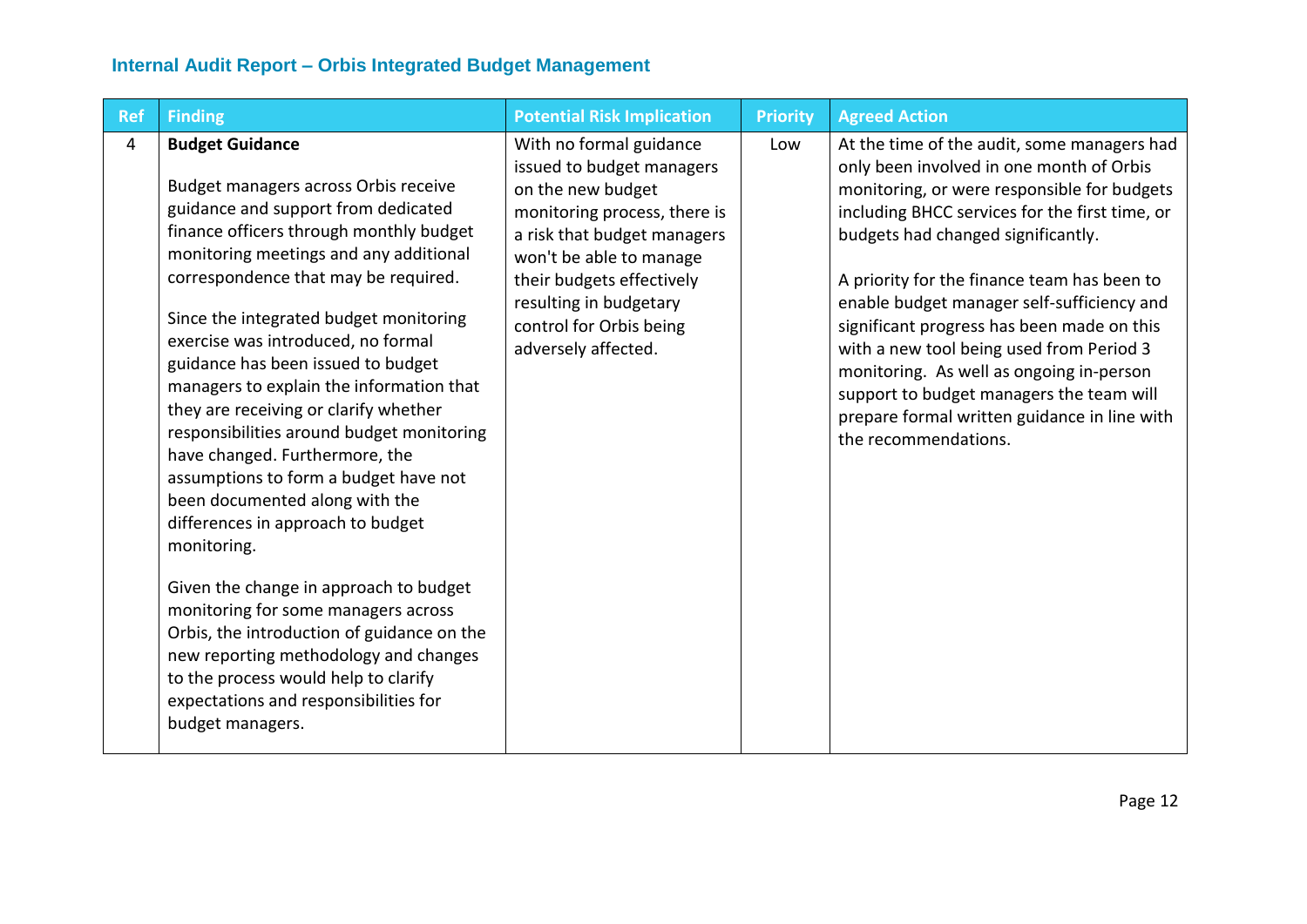|                             | Louise Lawson, Finance | Target Implementation | October 2018 |
|-----------------------------|------------------------|-----------------------|--------------|
| <b>Responsible Officer:</b> | Manager                | Date:                 |              |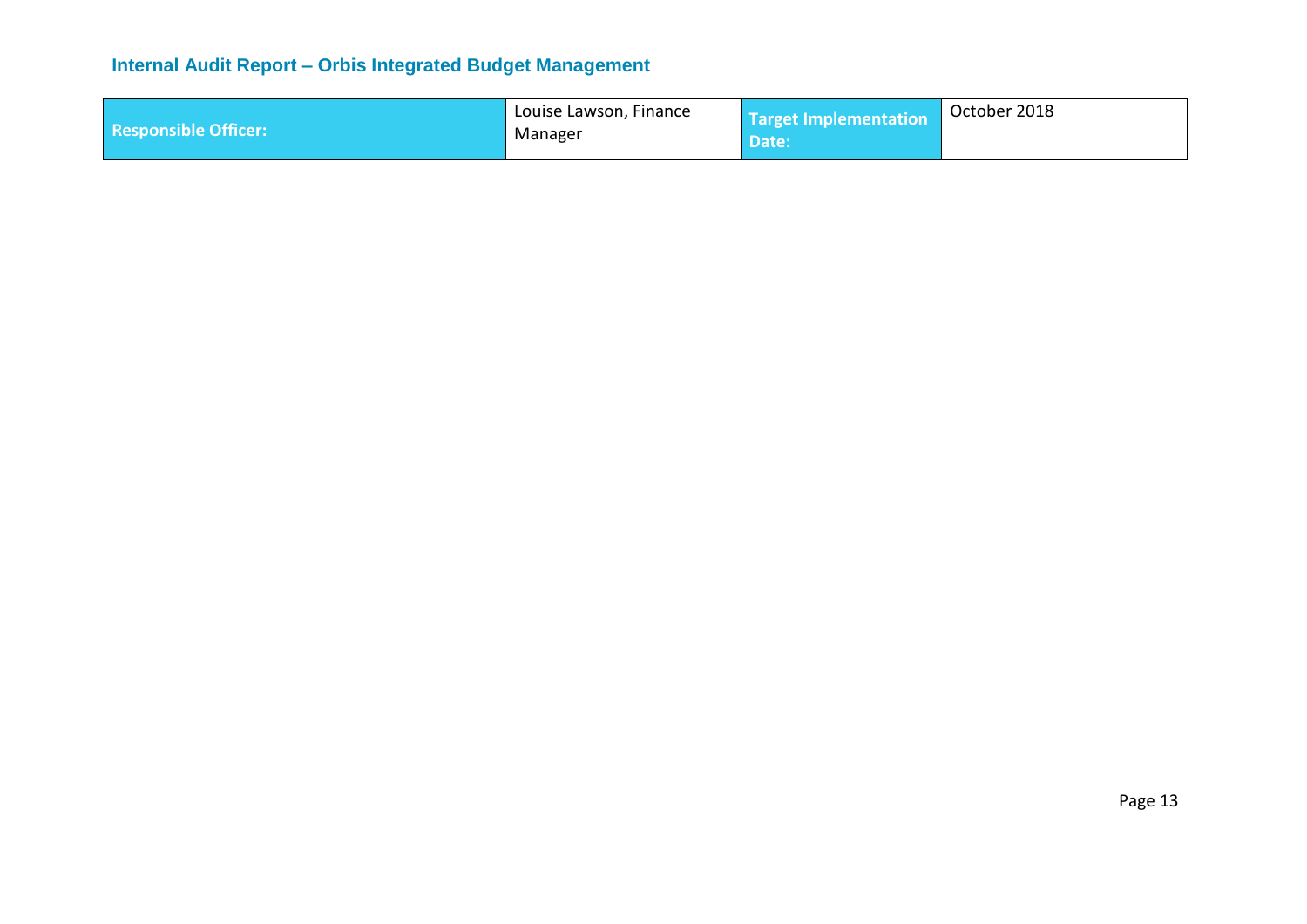| <b>Ref</b> | <b>Finding</b>                                                                                                                                                                                                                                                                                                                                                                                                                                                                                                                                                                                                                                                                                                                                                                                                                                                                                                                                                                                        | <b>Potential Risk Implication</b>                                                                                                                                                                                                                                                                       | <b>Priority</b> | <b>Agreed Action</b>                                                                                                                                                                                                                                                                                                                                                                                                                                                                    |
|------------|-------------------------------------------------------------------------------------------------------------------------------------------------------------------------------------------------------------------------------------------------------------------------------------------------------------------------------------------------------------------------------------------------------------------------------------------------------------------------------------------------------------------------------------------------------------------------------------------------------------------------------------------------------------------------------------------------------------------------------------------------------------------------------------------------------------------------------------------------------------------------------------------------------------------------------------------------------------------------------------------------------|---------------------------------------------------------------------------------------------------------------------------------------------------------------------------------------------------------------------------------------------------------------------------------------------------------|-----------------|-----------------------------------------------------------------------------------------------------------------------------------------------------------------------------------------------------------------------------------------------------------------------------------------------------------------------------------------------------------------------------------------------------------------------------------------------------------------------------------------|
| 5          | <b>Measuring Orbis Level of Service</b><br>In the 2016/17 audit of the Orbis<br>Integrated Budget, an issue was raised<br>regarding the lack of appropriate<br>mechanisms to measure the level of<br>service provided to each of the authorities<br>within Orbis. No progress to rectify this<br>issue has yet been made, nor has the issue<br>been noted on the Orbis risk register.<br>Without the ability to measure output, it<br>becomes increasingly difficult to identify<br>any changes in service levels being<br>provided, which would need to be taken<br>into account should one of the authorities<br>make a decision to increase or decrease its<br>use of Orbis services.<br>Given the continued pressure to make<br>savings across all authorities, by not being<br>able to measure outputs, it makes it<br>difficult to identify whether savings are<br>sustainable or whether a reduction in costs<br>would result in a lower standard of service<br>being provided to authorities. | By not being able to<br>measure outputs for Orbis<br>there is potential risk that it<br>would not be possible to<br>identify whether one or two<br>authorities is in receipt of<br>more usage of services than<br>the other, resulting in Orbis<br>partners being<br>disadvantaged from one<br>another. | Medium          | The three Chief Officers will continue to run<br>Business Partner forums, within their own<br>sovereign authorities, in order to monitor<br>the performance of Orbis services received<br>by each partner.<br>This will then be discussed through the Joint<br>Management Board to identify any potential<br>need to react to pressures within one or<br>more of the partner organisations.<br>A performance dashboard will be developed<br>for reporting to the Orbis Joint Committee. |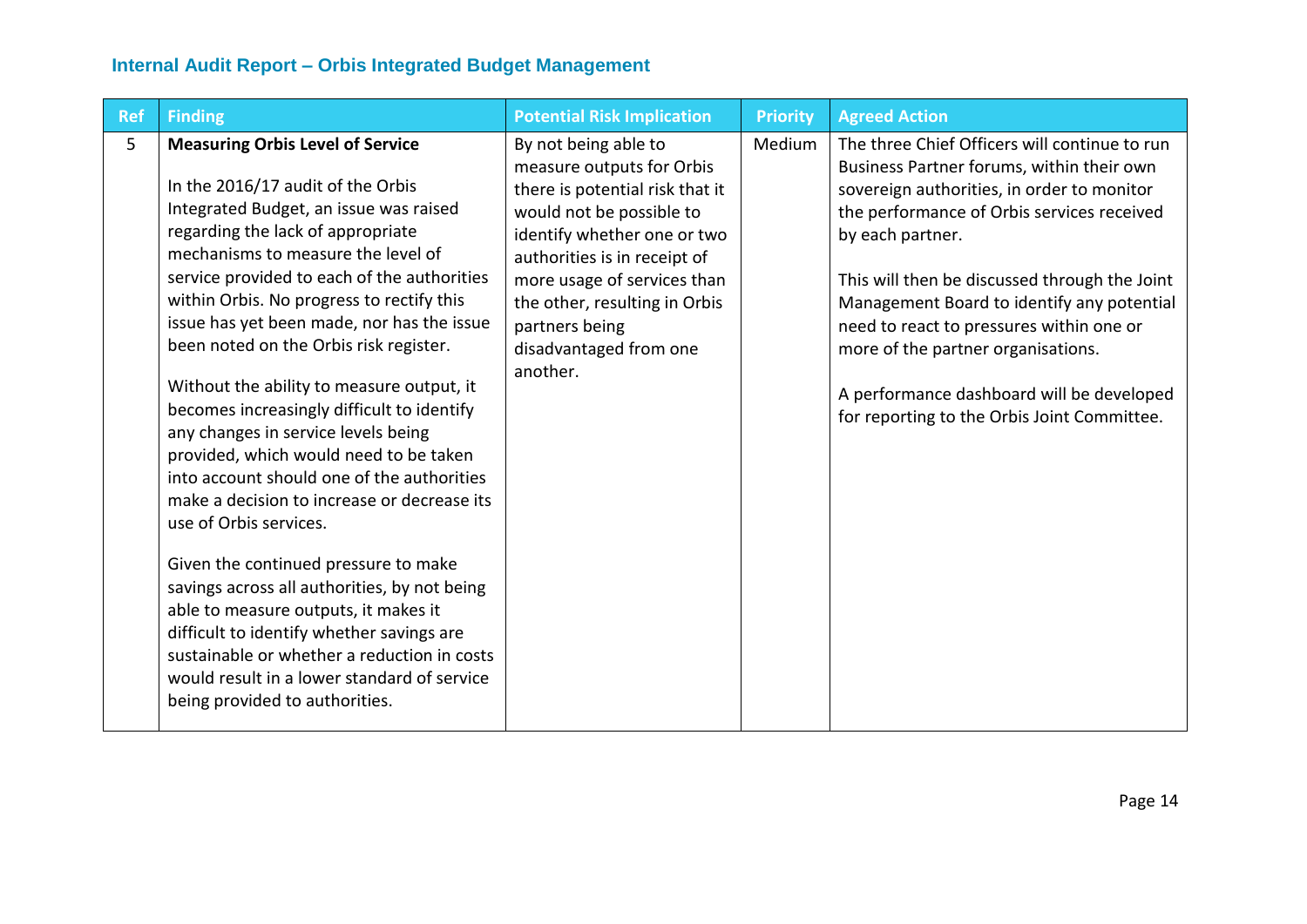|                             | Kevin Foster, Chief             |                              | October 2018 |
|-----------------------------|---------------------------------|------------------------------|--------------|
|                             | <b>Operating Officer (ESCC)</b> |                              |              |
|                             | Dave Kuenssberg, Executive      |                              |              |
|                             | Director of Finance &           | <b>Target Implementation</b> |              |
| <b>Responsible Officer:</b> | Resources (B&HCC)               | Date:                        |              |
|                             | Michael Coughlin, Executive     |                              |              |
|                             | Director of Customers,          |                              |              |
|                             | Digital & Transformation        |                              |              |
|                             | (SCC)                           |                              |              |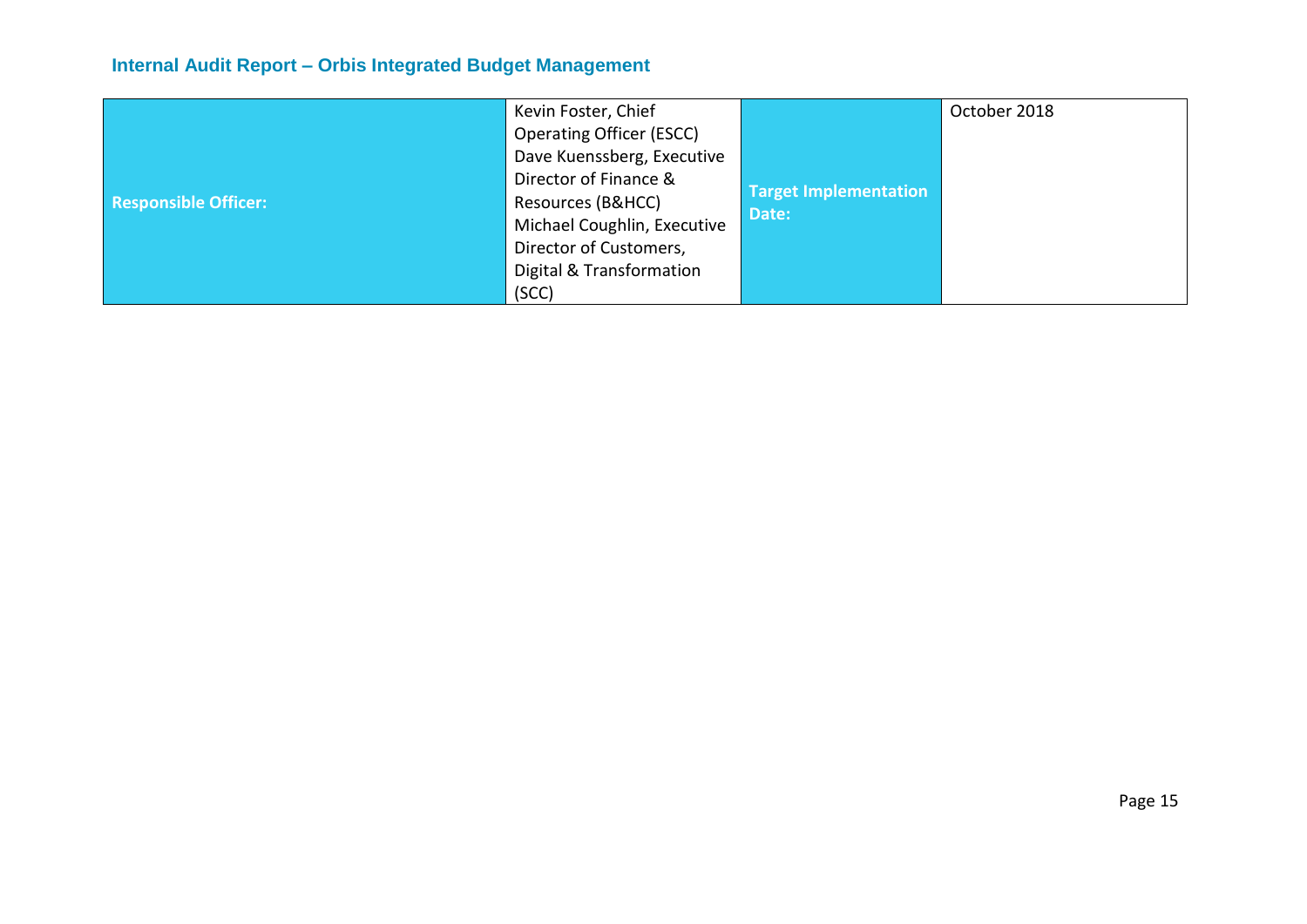| Ref                         | <b>Finding</b>                                                                                                                                                                                                                                                                                                                                                                                                                                                                                                                                                          | <b>Potential Risk Implication</b>                                                                                                                                                                                                                                   | <b>Priority</b>                                       | <b>Agreed Action</b>                                                                                                                                                                                                                                                                                                                                                                                                                                               |
|-----------------------------|-------------------------------------------------------------------------------------------------------------------------------------------------------------------------------------------------------------------------------------------------------------------------------------------------------------------------------------------------------------------------------------------------------------------------------------------------------------------------------------------------------------------------------------------------------------------------|---------------------------------------------------------------------------------------------------------------------------------------------------------------------------------------------------------------------------------------------------------------------|-------------------------------------------------------|--------------------------------------------------------------------------------------------------------------------------------------------------------------------------------------------------------------------------------------------------------------------------------------------------------------------------------------------------------------------------------------------------------------------------------------------------------------------|
| 6                           | <b>Reviewing the Agreed Contribution Ratio</b><br>(ACR)<br>The Inter Authority Agreement (IAA) sets<br>out the approval process and the<br>frequency of when the ACR should be<br>reviewed. However, the process by which<br>this would be reviewed and recalculated<br>has not been documented.<br>This was discussed with officers within<br>Orbis Finance who explained that in order<br>to be able to recalculate the ACR, Orbis<br>would need to be measuring the level of<br>service for each authority to ensure that<br>the ACR can be recalculated accurately. | Without processes in place<br>to be able to review and<br>recalculate the ACR there is<br>a potential risk that one or<br>two partners may be<br>subsidising the other, which<br>would result in authorities<br>becoming disadvantaged by<br>the Orbis arrangement. | Medium                                                | Clarification with regards to the occasions<br>when the Agreed Contribution Ratio will be<br>reviewed and adjusted will be documented<br>and agreed by all partners.<br>We expect this to form part of the annual<br>business planning process, so it can be<br>aligned with sovereign budget setting<br>processes, and in the short term, the three<br>partners will review and agree any changes<br>to the existing method of how the ACR will<br>be calculated. |
| <b>Responsible Officer:</b> |                                                                                                                                                                                                                                                                                                                                                                                                                                                                                                                                                                         | Kevin Foster, Chief<br><b>Operating Officer (ESCC)</b><br>Dave Kuenssberg, Executive<br>Director of Finance &<br>Resources (B&HCC)<br>Michael Coughlin, Executive<br>Director of Customers,<br>Digital & Transformation<br>(SCC)                                    | January 2019<br><b>Target Implementation</b><br>Date: |                                                                                                                                                                                                                                                                                                                                                                                                                                                                    |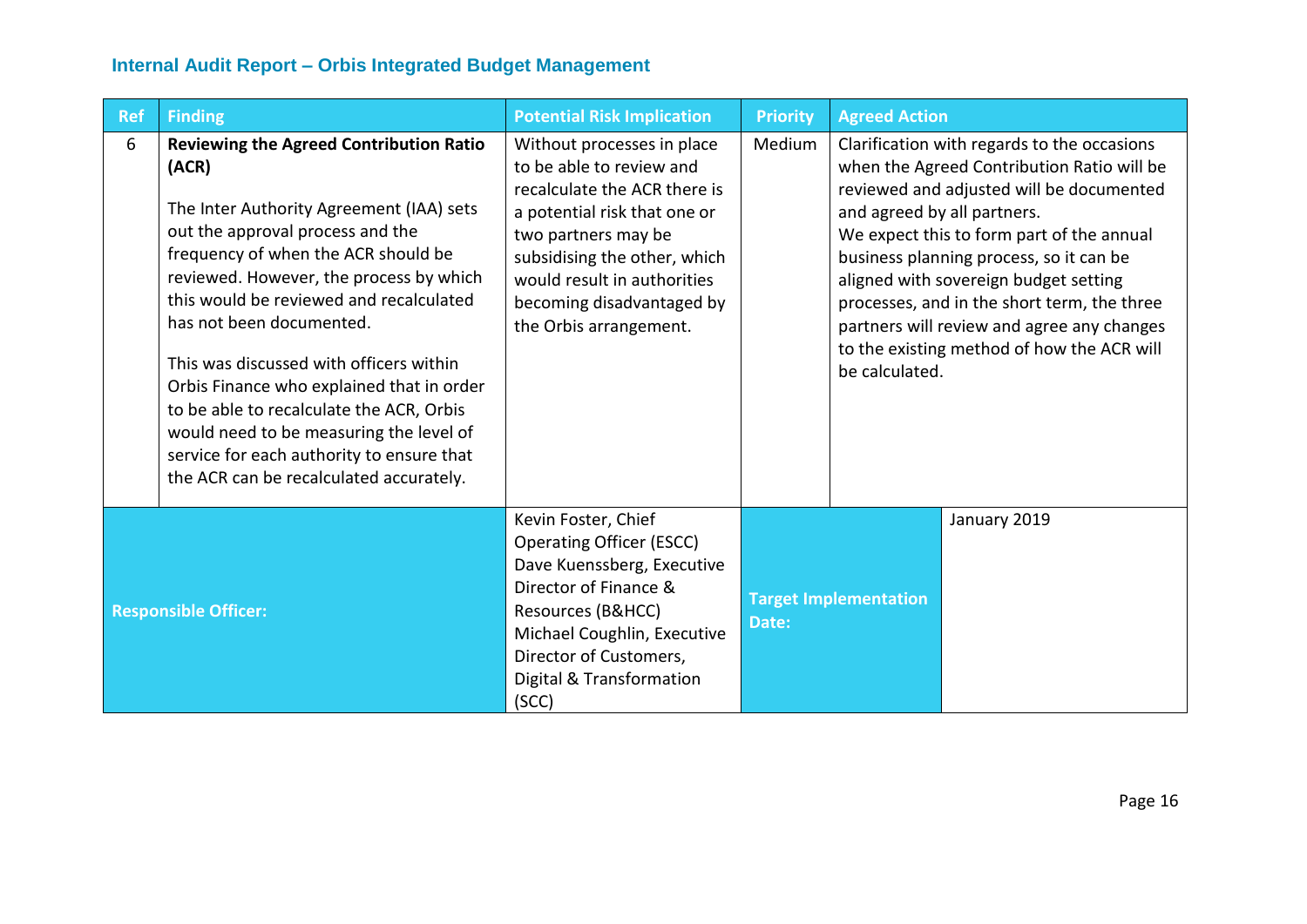| <b>Ref</b> | <b>Finding</b>                                                                                                                                                                                                                                                                                                                                                                                                                                                                                                                                                                                                                                                                                                                                                                                                                                                                                                                          | <b>Potential Risk Implication</b>                                                                                                                                                                                                                                                      | <b>Priority</b> | <b>Agreed Action</b>                                                                                                                                                                                                                                                                                               |
|------------|-----------------------------------------------------------------------------------------------------------------------------------------------------------------------------------------------------------------------------------------------------------------------------------------------------------------------------------------------------------------------------------------------------------------------------------------------------------------------------------------------------------------------------------------------------------------------------------------------------------------------------------------------------------------------------------------------------------------------------------------------------------------------------------------------------------------------------------------------------------------------------------------------------------------------------------------|----------------------------------------------------------------------------------------------------------------------------------------------------------------------------------------------------------------------------------------------------------------------------------------|-----------------|--------------------------------------------------------------------------------------------------------------------------------------------------------------------------------------------------------------------------------------------------------------------------------------------------------------------|
| 7          | <b>MoBo budget splits</b><br>In order to ensure that each authority's<br>costs and income are apportioned<br>correctly, exercises have been undertaken<br>to split budgets into Orbis budgets and<br>those that are considered sovereign.<br>These budgets are referred to as 'managed<br>on behalf of' (MoBo).<br>While this exercise is needed to ensure<br>that costs are apportioned correctly, it has<br>resulted in some budgets having<br>expenditure and income for services split<br>between MoBo and Orbis. As a result,<br>some budget positions no longer appear<br>balanced, with some showing over or<br>under spend positions.<br>In order to resolve this, Orbis Finance make<br>year-end adjustments to balance the<br>position between Orbis and MoBo budgets.<br>However, budget managers have raised<br>concerns that they will not have a true<br>position of their budget until the end of the<br>financial year. | If budget managers do not<br>have sufficient confidence in<br>the budget monitoring<br>process there is a risk that<br>they will no longer engage<br>with finance officers and<br>budgetary control is<br>reduced with managers not<br>providing appropriate input<br>for forecasting. | Low             | Work will be undertaken with budget<br>managers, through the use of continued<br>monitoring and forecasting of internal<br>recharges through the risk based approach<br>and the support provided by the Orbis<br>Finance team, to further improve the<br>understanding of the Orbis Operating and<br>MoBo budgets. |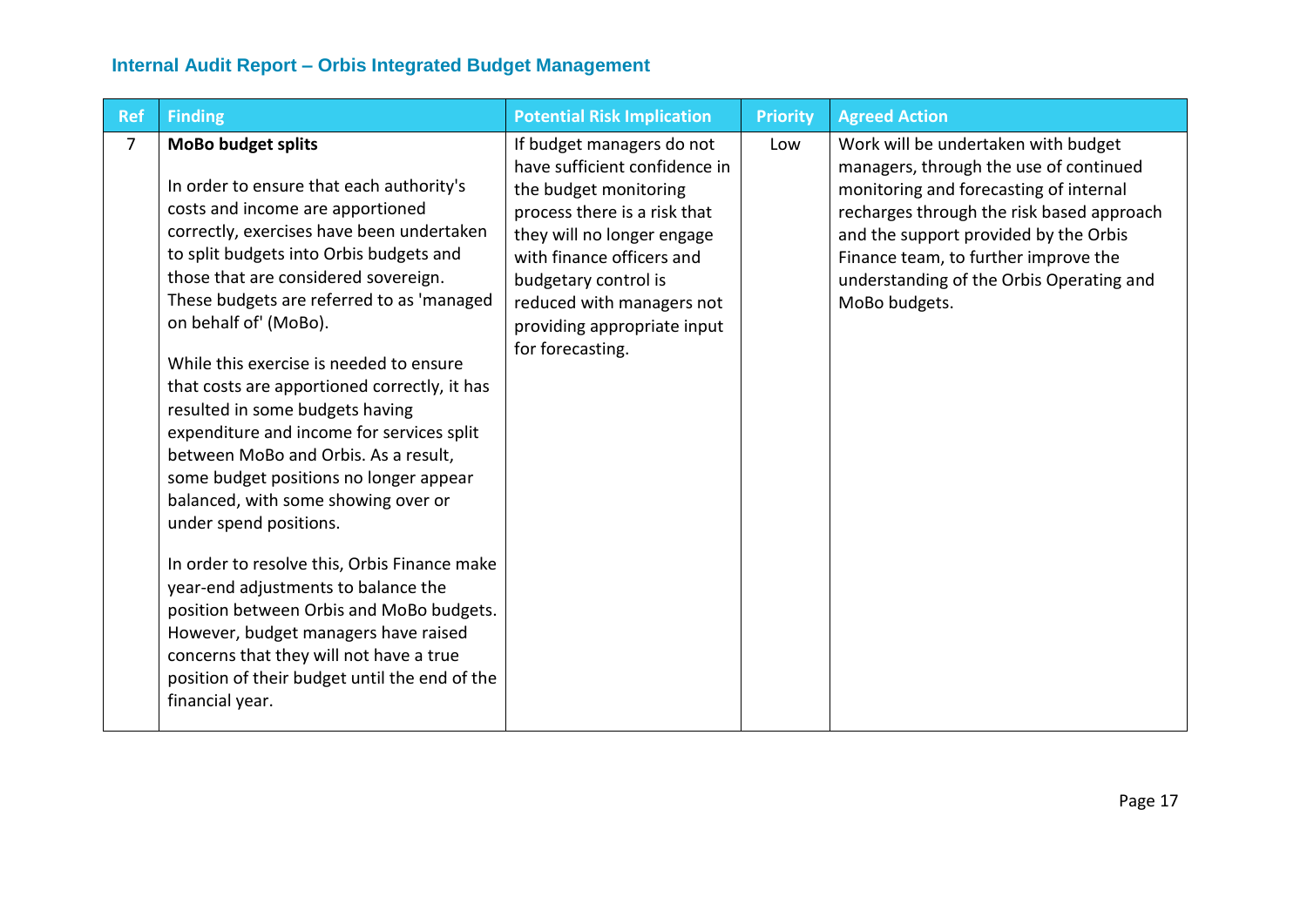| <b>Responsible Officer:</b> | Louise Lawson, Finance | Target Implementation Implemented<br>Date: |  |
|-----------------------------|------------------------|--------------------------------------------|--|
|                             | Manager                |                                            |  |